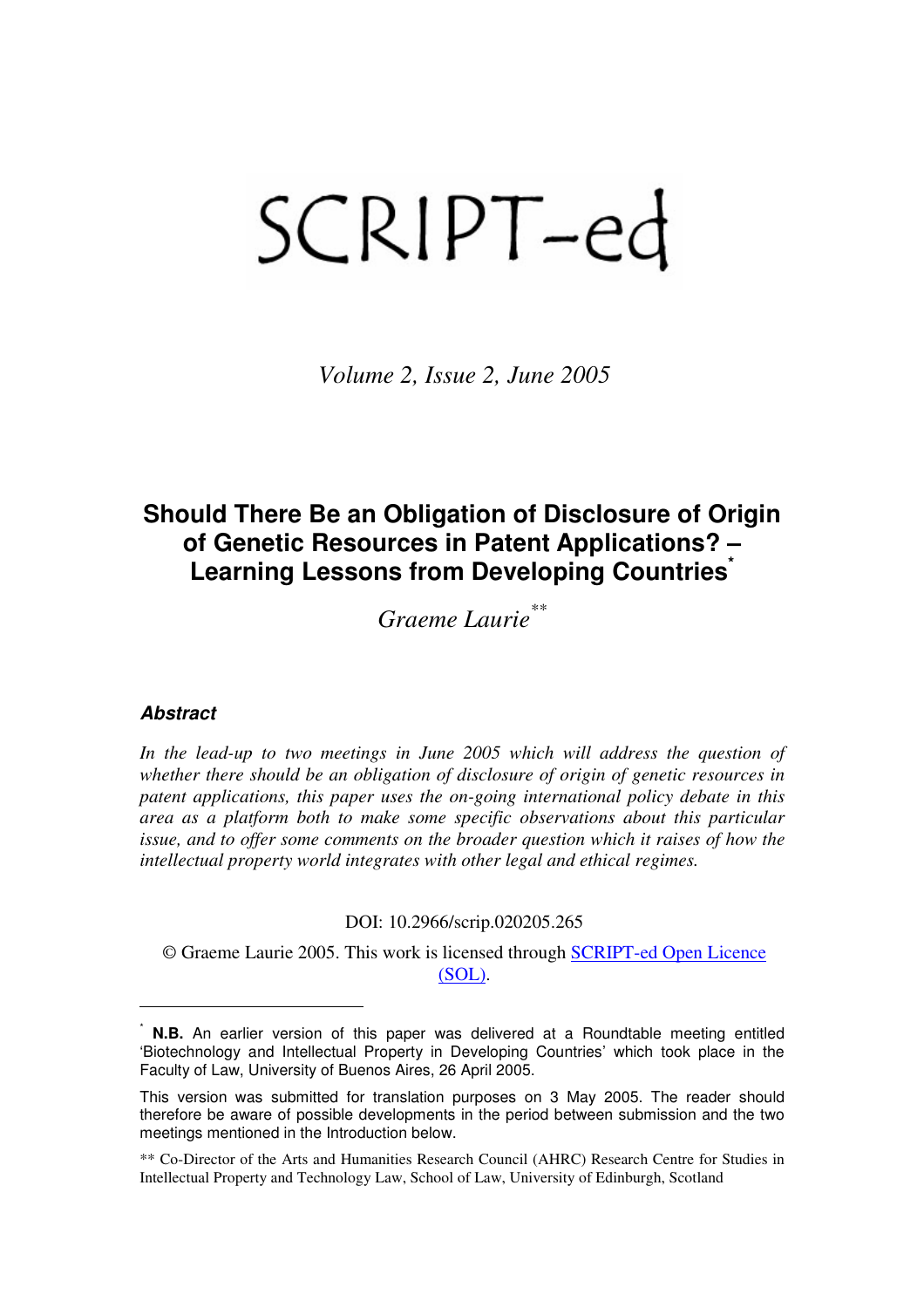#### 1. Introduction

 $\overline{a}$ 

In the lead-up to two meetings in June 2005 which will address the question of whether there should be an obligation of disclosure of origin of genetic resources in patent applications,<sup>1</sup> I want to use the on-going international policy debate in this area as a platform both to make some specific observations about this particular issue, and to offer some comments on the broader question which it raises of how the intellectual property world integrates with other legal and ethical regimes. Let is start with this 'Big Picture' perspective.

# 2. The Evolving Relations of the IP world

I recently shared a platform at an international conference<sup>2</sup> with Dr Francis Gurry, Deputy Director General of WIPO, who offered the view that WIPO has "…no methodology whatsoever…" to tackle the interface between patent policy and public policy. He helpfully categorised the evolution of the patent system into three stages:

- Stage I (1886 TRIPs): unimodular system; patent law's *own* policies drove the system
- Stage II (1992-1998): System begins to consider **its** impact on other policy areas
- Stage III (1998-present): More complexity and interaction; IP considered from other policy areas

The implication is that, underlying this evolution of interaction is an historical tendancy for the patent system to be extremely insular. Moreover, despite far more interaction today than has ever occurred in the past, it is still possible to detect strong enduring reluctance to see, or accept, the patent system as part of a greater whole.

There is considerable evidence of this in the current debate on disclosure of origin of genetic resources in patent applications. While we have, at least, reached the stage of  $\alpha$  accepting – and agreeing<sup>3</sup> - the need to examine the dynamics between the patent system and the CBD regime, our policy options are very much constrained by an unwillingness in certain quarters to accept a *reality*: which is - the interconnectedness of the patent regime, not only to CBD, but, potentially, to many other legal and ethical frameworks.

But even among those who are more open to this reality, thinking in the area can often be task-oriented and driven, leaving us to speculate about the more wide-ranging implications of adopting any given set of policy options.

<sup>&</sup>lt;sup>1</sup> WIPO, Ad hoc Intergovernmental Meeting on Genetic Resources and Disclosure Requirements, 3 June 2005, and the Intergovernmental Committee on Intellectual Property and Genetic Resources, Traditional Knowledge and Folklore: Eighth Session, 6-10 June 2005.

<sup>&</sup>lt;sup>2</sup> University of Cambridge, the Sasakawa Peace Foundation and the Japanese National Graduate Institute for Policy Studies, Bioethical Issues of Intellectual Property in Biotechnology, Tokyo, Japan, 6-7 September 2004.

 $3$  See, for example, the *Memorandum of Understanding* concluded between the CBD Secretariat and WIPO (Document WO/CC/48/2, 24 July 2002).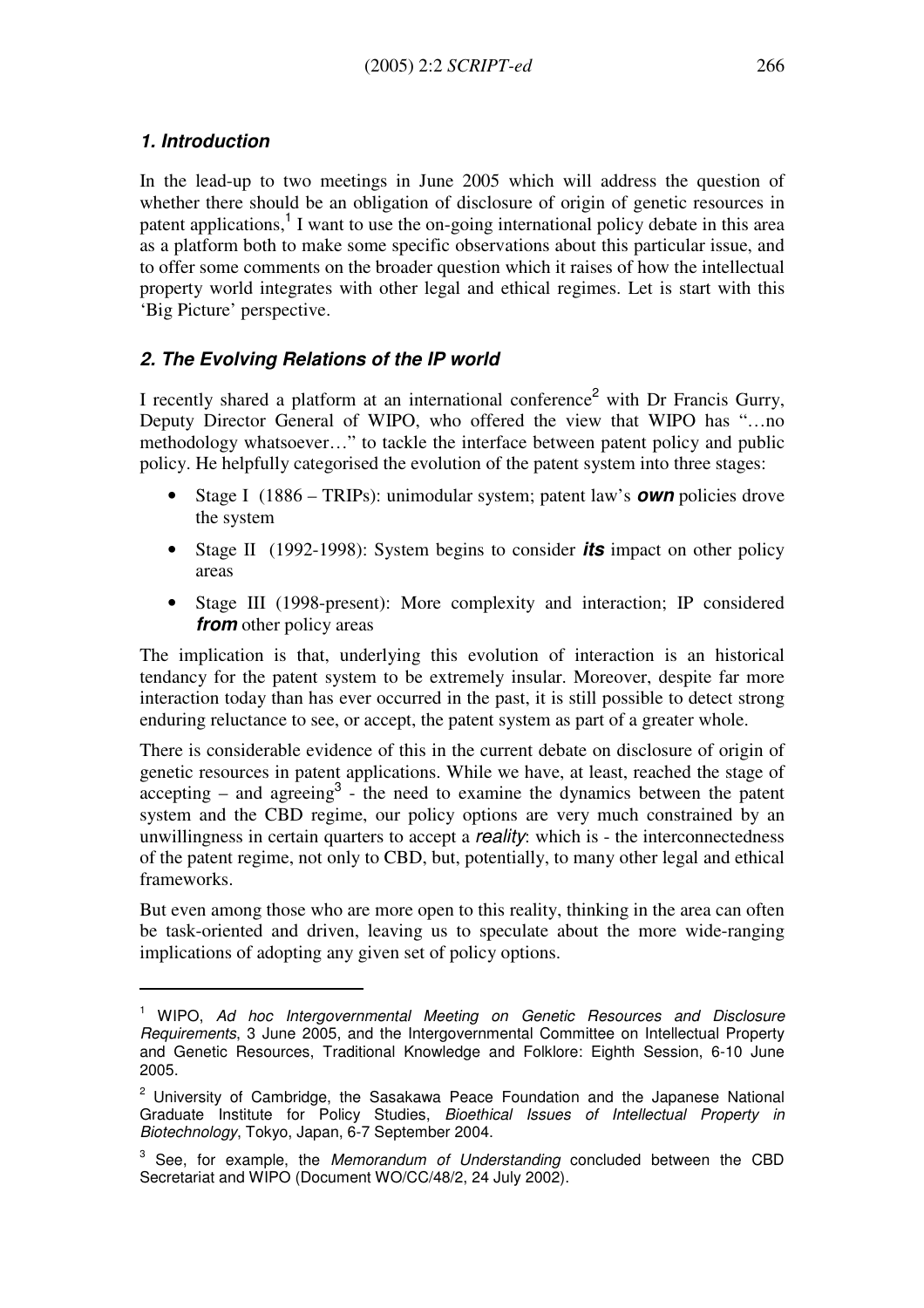Thus, for example, the current flurry of activity on disclosure of origin stems from the invitation from the Conference of the Parties (COP) to the Convention on Biological Diversity (CBD) to  $WIDO<sup>4</sup>$  to examine the issue in more depth, and most notably to do so in terms of the CBD objectives in Article 1; especially that of "…the fair and equitable sharing of the benefits arising out of the utilization of genetic resources, including by appropriate access to genetic resources …". The resulting debate has therefore largely be framed – and delimited – by these boundaries.

By the same token, a survey of the member states' responses to the invitation – and the resulting WIPO first Draft Examination of Issues Relating to the Interrelation of Access to Genetic Resources and Disclosure Requirements in Intellectual Property Rights Applications (Jan  $2005$ )<sup>5</sup> – reveals a far greater range of expectations from the notion of introducing an obligation of disclosure of origin.

While the WIPO Draft Examination does a good job of collating and laying out the range of options that have been raised, it does a far less satisfactory job of equipping us to approach the policy debate in terms of the fundamentals in issue: that is,

- What, in essence, is at stake? And,
- What can we realistically expect of the patent system?

# 3. What is expected?

 $\overline{a}$ 

Among others, the following expectations of a disclosure of origin obligation have been mooted:

- To fulfil properly existing disclosure requirements in patent law, viz, novelty and inventive step
- To acknowledge a link between the genetic resource and the invention
- To acknowledge a link between the genetic resource and the inventor
- As a means to monitor and sanction compliance with access and benefit sharing agreements, i.e. the CBD focus
- As a possible means to further the other objectives of CBD, namely, conservation and sustainable use
- As a means to verify and/or ensure compliance with other national laws, e.g. on prior informed consent (which may include an element of ethical review)

<sup>&</sup>lt;sup>4</sup> The 'invitation' was in fact, first, to produce a Technical Survey on methods within the patent system for requiring disclosure relevant to genetic resources and traditional knowledge (COP Decision VI/24C, paragraph 4), and then more recently, "…to examine, and where appropriate address, taking into account the need to ensure that this work is supportive of and does not run counter to the objectives of the CBD, issues regarding the interrelation of access to genetic resources and disclosure requirements in intellectual property rights applications." (COP Decision VII/19E, paragraph 8).

<sup>&</sup>lt;sup>5</sup> WIPO Secretariat, Examination of Issues Relating to the Interrelation of Access to Genetic Resources and Disclosure Requirements in Intellectual Property Rights Applications: First Draft (2005), available at: http://www.wipo.int/tk/en/genetic/proposals/first\_draft\_examination\_cbd\_invitation.doc.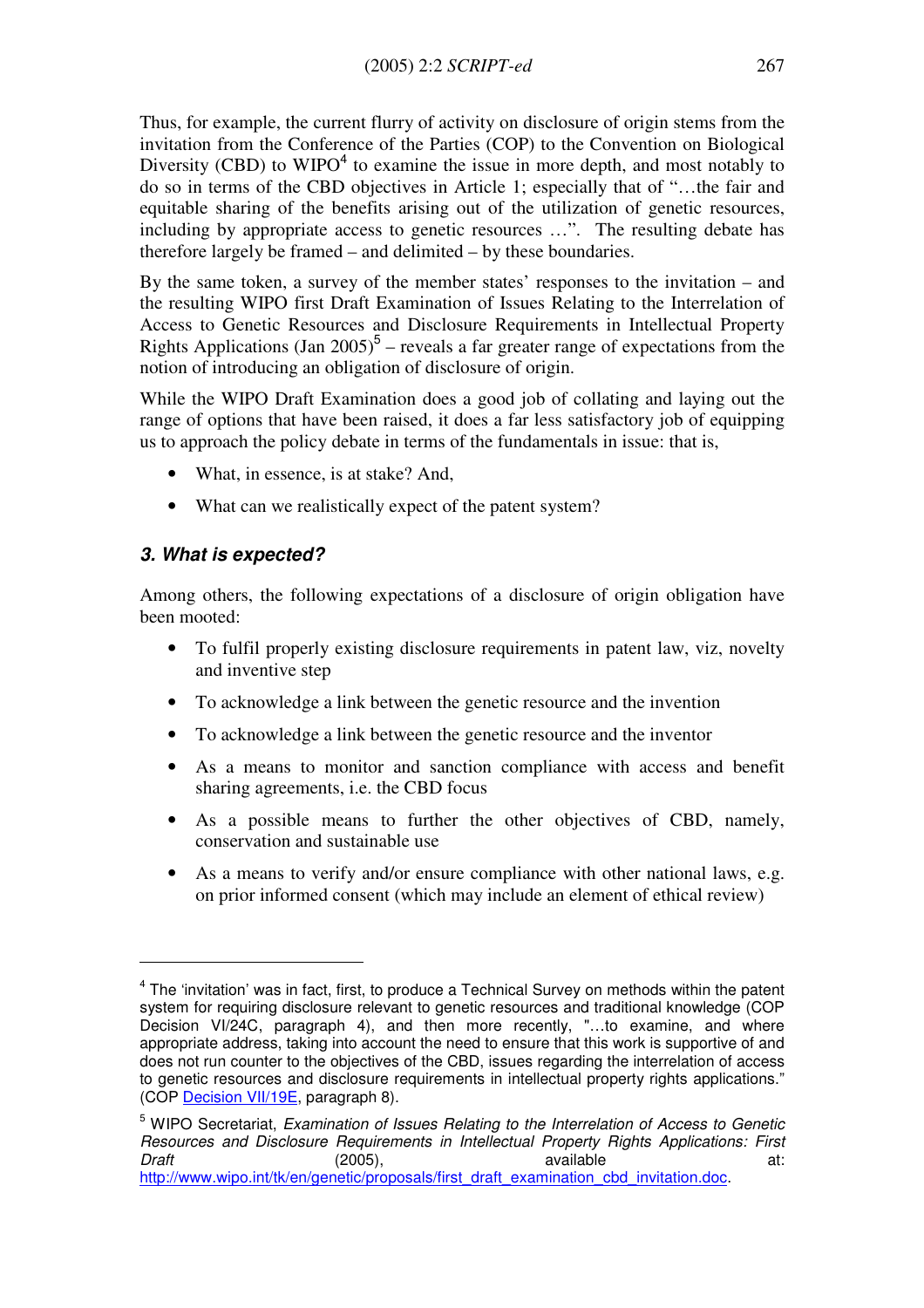There has even been discussion of measuring the 'rightfulness' of conduct to obtain/use genetic resources (even in the absence of any national legal prohibition) - which brings in a far more ethically-based perspective.<sup>6</sup>

#### 4. Why such expectations?

But we have to ask why there is such a range of expectations? The answer depends on what is expected. Some of these expectations are about the moral significance of the material or the people it has come from; others are about transparency of process; others are about assisting in furthering other objectives (such as those of the CBD), and others still are about a quasi-regulatory function to complement other regulation regimes.

We need to know  $-$  WHY  $-$  because a whole host of answers to other questions depend on this. For example, key questions that are raised in the Draft Examination include:

• What is the subject matter that is the focus on the obligation?

Well, it depends. Are we concerned about biological material because it is 'living', or are we concerned about the 'value' of the resource (in either monetary or moral terms)?

• When does the obligation of disclosure arise?

Well, it depends. Are we concerned to know the source of the genetic resource to determine its relationship to an invention, or is its source of significance in measuring ethical compliance in its acquisition and use? If the former, the obligation only arises when there is a sufficiently strong connection between resource and the invention per se. If the latter, arguably, the obligation may be triggered if the resource has been used at any point in the development of the invention.<sup>7</sup>

**Which** consequences should flow from non-compliance?

The Draft Examination certainly acknowledges that '…consequences of failure to comply may, in principle, flow from reasons for the imposition of the requirement'. [emphasis added] But it only does so in passing. Yet, to my mind, this is the fundamental issue – there is no ' $may$ ' about. The principles at stake necessarily inform the practice. And I would suggest that we are far from clear about which principles are at stake.

#### 5. How should we approach the debate?

 $\overline{a}$ 

So how do we approach the debate and begin to answer these questions? Underlying many of the expectations – although not necessarily all – are notions of justice. It is at this point that the intellectual property lawyers leave in disgust: surely this notion is simply too abstract and indistinct to be helpful. But we have to remember that equity underpins the obligation of benefit sharing under CBD, and, closer to home for the IP

 $6$  See A.K. Gupta, WIPO-UNEP Study on the Role of Intellectual Property Rights in the Sharing of Benefits Arising from the Use of Biological Resources and Associated Traditional Knowledge, pp.57-58, available at: http://www.wipo.int/tk/en/publications/769e\_unep\_tk.pdf.

 $7$  Another obvious question is, which actions are to be monitored?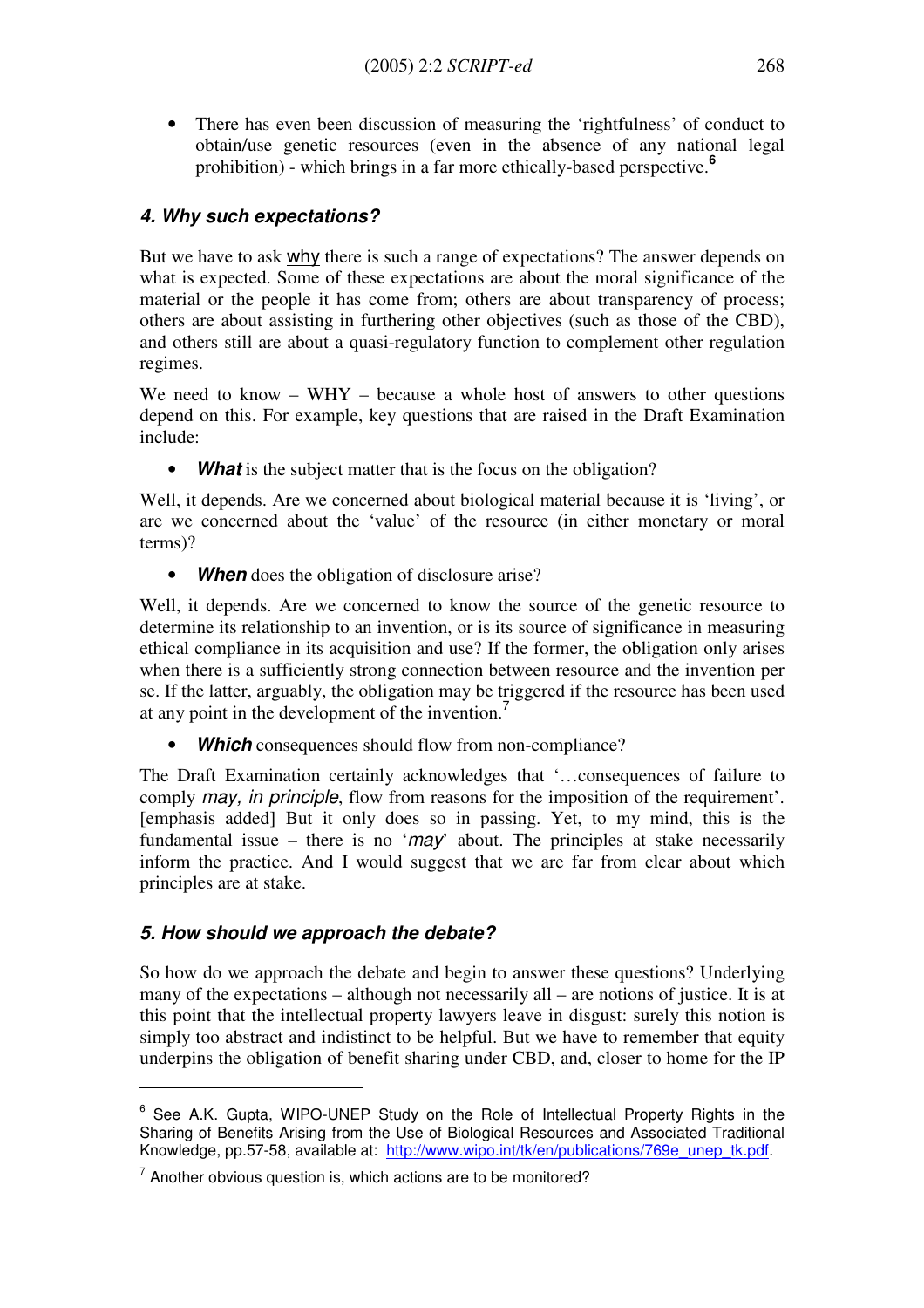lawyer, it is obvious that the relationship between 'justice' and 'disclosure' is, in fact, well know in the patent regime. It arises, of course, from the very nature of the regime itself, which is built on obligations of disclosure that are justified in large part because of ideas about when it is fair or just to grant or to deny a patent.

On a justice analysis, the substantive criteria for patentability require disclosure of all of the elements of invention necessary to allow an expert to reproduce it because it would be unfair to give a monopoly in the absence of a genuine and significant contribution to human knowledge; similarly, we test novelty through enabling disclosure because it is unacceptable to award a monopoly for something already invented.

We do not normally articulate the substantive criteria of patent law in this way – indeed, we (intellectual property lawyers) tend to talk of these as 'technical matters' – but notions of justice are there nonetheless.

This is not to suggest that this is a definitive analysis of substantive patent criteria, but it is to suggest that this is a meaningful interpretation of how we see existing disclosure obligations from within patent law. Moreover, we universally accept that non-compliance carries the severest of consequences, namely, refusal/revocation of a patent.

We are far less certain, and certainly far less agreed, about the impact of justice concerns from outside the patent system. But I would also suggest that this is largely because we do not conduct the debate paying sufficient attention to what those concerns are. 8

The WIPO Technical Study suggested that the underlying key issue is how to characterise the necessary relationship between genetic resources/TK and an invention.<sup>9</sup> But responses from member states indicate a far greater range of concerns and expectations of a disclosure of origin obligation.

Fundamentally, then, we must be clear about what we want to achieve, and a focus on justice may be one means to ensure that the debate at least begins on a level playing field.<sup>10</sup> Moreover, if justice is at stake, it may assist in determining how this should be addressed.

 $\overline{a}$ 

<sup>&</sup>lt;sup>8</sup> The WIPO Draft Examination document acknowledges: 'One way of characterizing the relationship [between genetic resources and disclosure requirements] may be to draw a link between inequitable behavior in one context or jurisdiction, and entitlement to exercise patent rights in another, where the patented invention is in some way a consequence of the inequitable behavior. Another way of defining the link would be to view the denial or invalidation of a patent right in one jurisdiction as a form of sanction for non-compliance with other laws. Some uncertainty surrounds this kind of mechanism in international policy debate, and further study may be necessary of approaches to enforcing non-patent legal requirements through the patent system., see note 5 above, para 74.

 $^9$  Ibid, para 76.

 $10$  I favour this idea because it straddles fields (in the sense that it is a commonly understood and valued concept), it lies at the very hear of CBD, and because it is a common denominator in many of the concerns raised (even if it is not articulated as such). It is acknowledged, however, that it will not help to address all concerns. But then, maybe we should not expect too much of the obligation of disclosure of origin.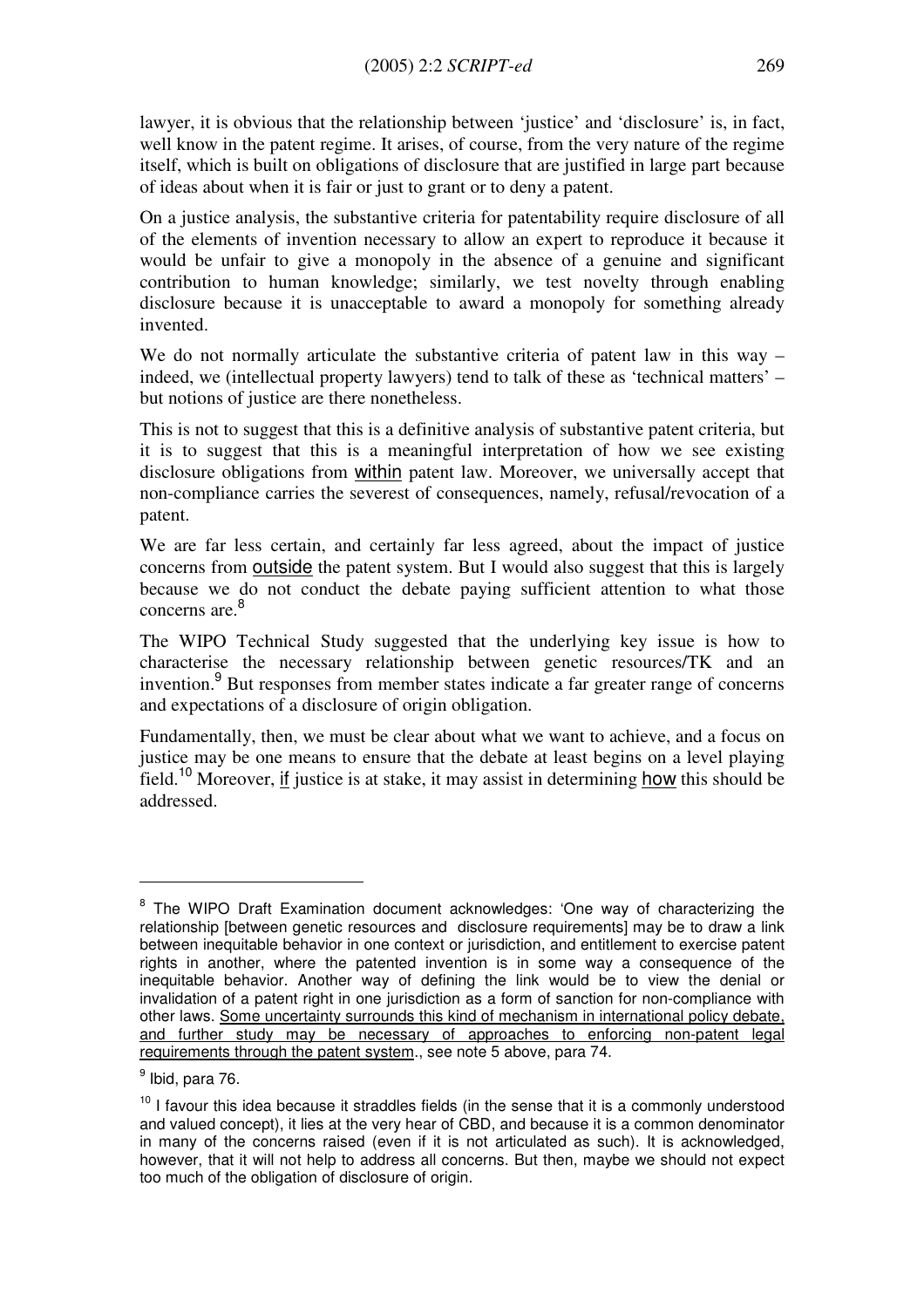# 6. How should we handle a disclosure of origin obligation?

This brings us back to the issue of the interface of patent law with the wider world.

Gurry's analysis of the policy history of the patent system as three distinct approaches is reflected, I believe, in the responses of WIPO member states to the Invitation by the COP of the Convention on Biological Diversity on Access to Genetic Resources and Disclosure Requirements in IP Rights Applications.

I would categorise these as follows:

#### 6.1 Separatists

First, we have the separatist group – which includes the United States and Australia – and which persists in a view of the patent regime as a world apart. For them, solutions must emerge outside patent law. This is a position which conveniently allows a principled stance to be taken in respect of ideas such as benefit sharing because – on this view – it then becomes someone else's problem. My own view, for what it is worth, is that this is an outmoded, unrealistic, and increasingly unsustainable view of patent law. This is not to say, however, that some arguments advanced by this group are not valid, and we shall return to this below.

#### 6.2 Revisionists

 $\overline{a}$ 

The second group are the revisionists – that is, those willing to revise the patent system in light of its impact on other policy areas. This approach is fine as far as it goes, but often it does not go far enough. For example, the proposals on the disclosure obligation which simply seek internal reform of the patent system perpetuate a view of disclosure as instrumental to existing intellectual property ends.<sup>11</sup> We have seen, however, a range of views on other ends that might be furthered by such an obligation, and these cannot be adequately addressed within established patent paradigms (if they are to be addressed at all).

By the same token, patent law can only give responses from within the limits of its own boundaries, being – a system concerned essentially with an economic right to monopoly of a market for a fixed period of time. And, as Australia has pointed out, refusal to grant a patent does not necessarily prevent commercialisation, although it may seriously hinder securing benefits for further distribution.

Yet, the 'power' of the patent system  $-$  in the sense of its unique contribution  $$ essentially lies in the ability to grant or deny monopoly control. The EU position, however, rejects this as a policy solution. Its proposal seems, at first sight, revisionist in its acceptance of the need to include disclosure requirements in patent applications. Ultimately, however, it maintains a separatist stance by arguing that sanctions for non-compliance should arise outside the patent system. It seems to me that this robs their proposal of virtually all of its potential impact.

 $11$  These measures include: a) requirements to disclose known TK when relevant prior art, b) requirements to disclose when TK holder may be 'inventor', c) requirement to disclose source/origin when access to material is required to enable invention, or d) under Budapest obligations. All and more of these are discussed fully in the Draft Examination and Technical Study documents.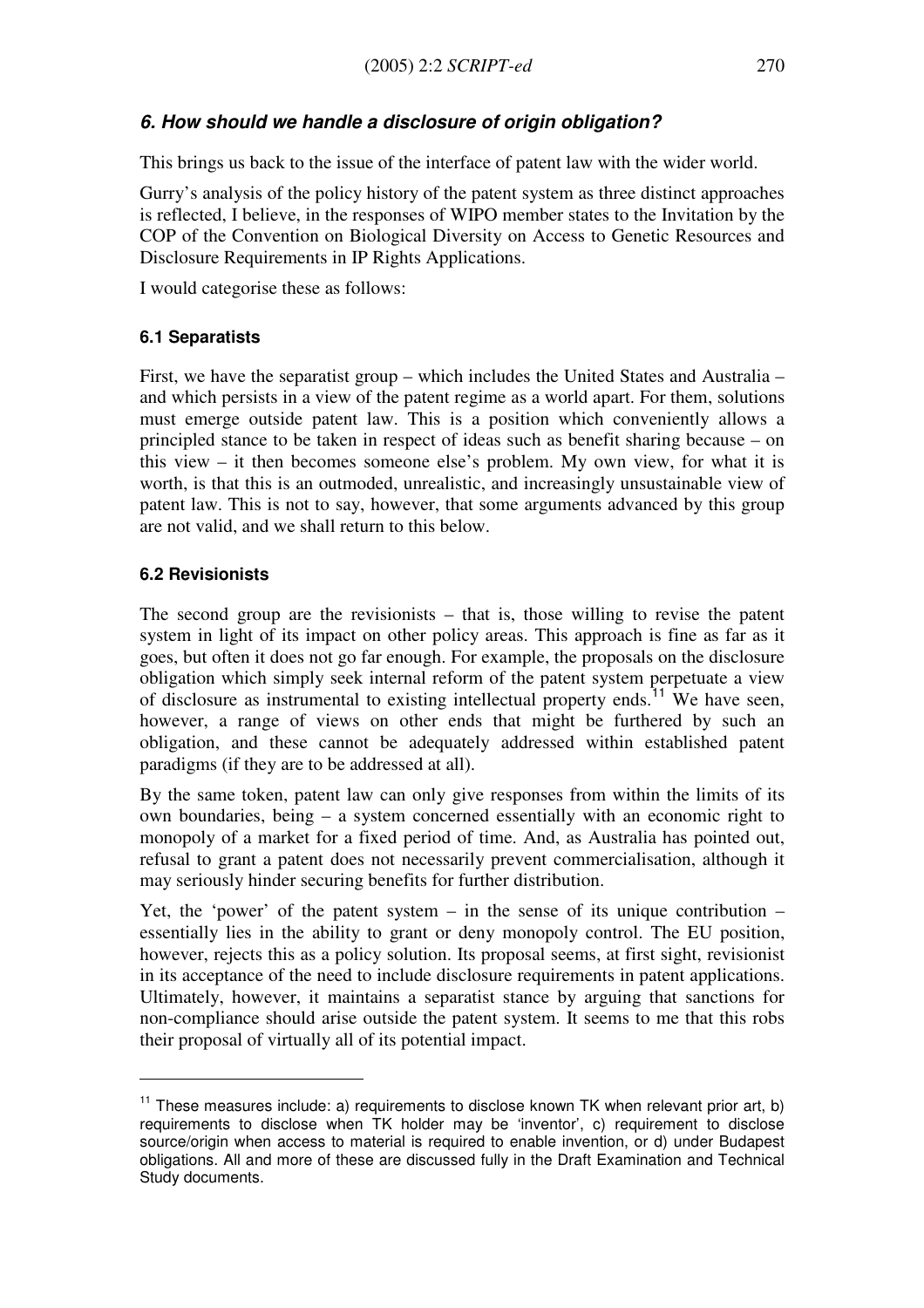#### 6.3 Integrationalists

 $\overline{a}$ 

We are left, then, with what I would call the integrationalists, who seek a far more holistic approach to the role and function of patent law. Most developing countries seem to adopt this approach, and I would join them. The stark reality we have to face up to, however, in seeking a more integrated approach between patent law and other legal and ethical systems, is the limitations of the patent system itself in terms of what it can realistically achieve. Beyond this, it is also important for this group to articulate what is expected of further integration between systems.

The proposal from Brazil is typical of this approach and contains ambitious expectations of the disclosure requirement ranging from (1) an argument that it will improve patent examination standards, (2) through ensuring accurate attribution of inventorship, (3) and on ultimately to the view that "…it would constitute an important realization of the principle of equity".<sup>12</sup> Indeed, what unifies most of the reasons offered by Brazil is equity. What may divide them, however, is efficacy. The United States, for its part, argues that certain key objectives simply cannot be realised by including a disclosure of origin provision in patent law, viz, (1) access and equitable benefit sharing, (2) preventing misappropriation of genetic resources, and (3) preventing erroneously issued patents. If this is true, it rather puts an end to the matter. But we do not know if it is true, and there are now many examples of models in practice<sup>13</sup> – many albeit fairly new – from which sounds empirical data can be drawn.<sup>14</sup>

None the less, in terms of beginning to discern how to integrate better the patent system with other systems this points to an important factor, viz:.

- EFFICACY: when we articulate what we expect of further integration between systems, efficacy must be a crucial factor in identifying the nature of the relationship between patent law and other systems.
- ADDITIONALITY: To this I would add the criterion of additionality by which I mean, we should ask: what, if anything, can a solution based in patent law bring to existing systems that does not already exist in those systems?<sup>15</sup> It seems to me that the main answer to this is the 'power' of the patent system mentioned above, namely, to grant or deny monopoly control.<sup>16</sup> For example, does the prospect of denying/revoking a patent provide an additional safeguard to interests surrounding genetic resources, albeit if it is only, or largely, in the

 $12$  See, Brazil's Position on the Principles and Methodology of Work that should be Employed in the Preparation of the Response by WIPO, 16 December 2004, p.3, available at: http://www.wipo.int/tk/en/genetic/proposals/brazil.pdf.

 $13$  For a recent comprehensive report and suggested model, see M Dross and F Wolff, New Elements of the International Regime on Access and Benefit-Sharing of Genetic Resources: The Role of Certificates of Origin (2005), available at: http://www.oeko.de/oekodoc/233/2005- 001-en.pdf.

<sup>&</sup>lt;sup>14</sup> See also the work of the UNU-IAS study acknowledging that we still do not know enough about the effectiveness of many approaches to date: http://www.ias.unu.edu/research/certificatesoforigin.cfm.

 $15$  This may alternatively be termed the need to *avoid redundancy*.

 $16$  There is also, of course, the possibility of transfer of rights upon a finding of illegitimate nondisclosure.